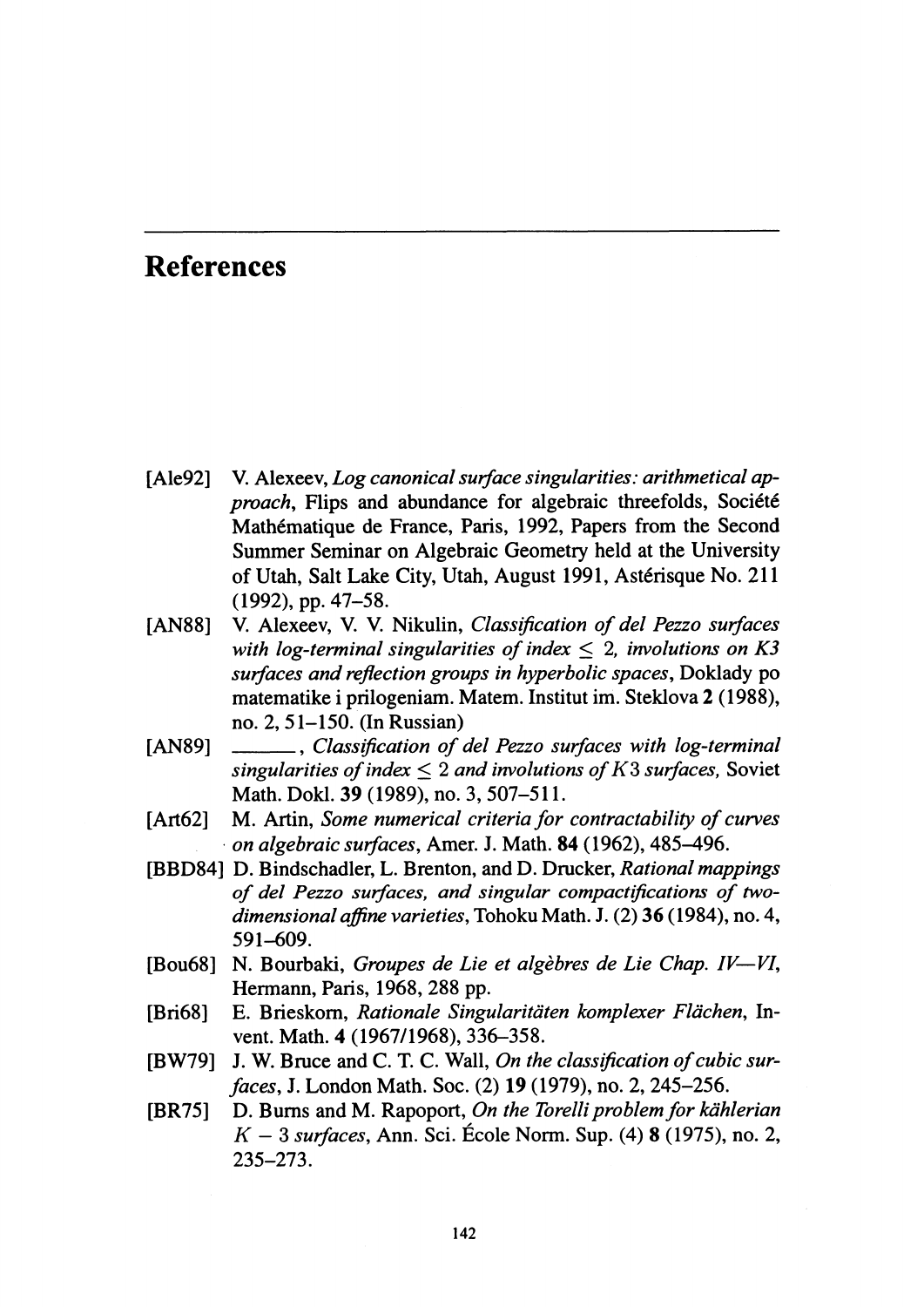- [Ca1849] A. Cayley, On the triple tangent planes of surfaces of the third order, Cambr. and Dublin Math. Journal Vol. 4 (1849), 118-132.
- [Ca1869] A. Cayley, A memoir on cubic surfaces, Phil. Trans. Roy. Soc. 159 (1869), 231-326.
- [CT88] D. F. Coray and M. A. Tsfasman, Arithmetic on singular Del Pezzo surfaces, Proc. London Math. Soc. (3) 57 (1988), no. 1, 25-87.
- [Cox28] H. S. M. Coxeter, The pure Archimedean polytopes in six and seven dimensions, Proc. Cambridge Phil. Soc. 24 (1928), 7-9.
- [Cox34] \_\_\_\_, Finite groups generated by reflections and their subgroups generated by reflections, Proc. Cambridge Phil. Soc. 30 (1934), 466-482.
- [Dem80] M. Demazure, Surfaces de del Pezzo.  $II IV$ , In M. Demazure, H. Ch. Pinkham, and B. Teissier (eds.), Séminaire sur les Singularités des Surfaces, Lecture Notes in Mathematics, vol. 777, Springer, Berlin, 1980, Held at the Centre de Mathématiques de l'École Polytechnique, Palaiseau, 1976-1977, 23-69.
- [Do184] I. Dolgachev, On automorphisms of Enriques surfaces, Invent. Math. 76 (1984), no. 1, 163-177.
- [DV33] P. Du Val, On the directrices of a set of points in a plane, Proc. London Math. Soc. Ser. 235 (1933), 23-74.
- [DV34a] \_\_\_\_\_, On isolated singularities of surfaces which do not affect the conditions of adjunction. I, Proc. Cambridge Phil. Soc. 30<br>(1934), 453–465.<br>[DV34b] \_\_\_\_\_, On isolated singularities of surfaces which do not affect<br>the conditions of adjunction II III Proc. Cambridge Phil. Soc. (1934), 453-465.
- the conditions of adjunction. II, III, Proc. Cambridge Phil. Soc. 30 (1934), 483-491.
- [Dyn57] E. B. Dynkin, On semisimple subalgebras of semisimple Lie algebras, A.M.S. Translations (2) 6 (1957), 111-244.
- [Fur86] M. Furushima, Singular del Pezzo surfaces and analytic compactifications of 3-dimensional complex affine space  $\mathbb{C}^{3}$ , Nagoya Math. J. 104 (1986), 1-28.
- [Har85a] B. Harbourne, Complete linear systems on rational surfaces, Trans. Amer. Math. Soc. 289 (1985), no. 1, 213-226.
- [Har85b]  $\ldots$ , Blowings-up of  $P^{2}$  and their blowings-down, Duke Math. J. 52 (1985), no. 1, 129-148.
- [HW81] F. Hidaka, K. Watanabe, Normal Gorenstein surfaces with ample anti-canonical divisor, Tokyo J. Math. 4 (1981), no. 2, 319-330.
- [Kaw82] Y. Kawamata, A generalization of Kodaira-Ramanujam's vanishing theorem, Math. Ann. 261 (1982), no. 1, 43-46.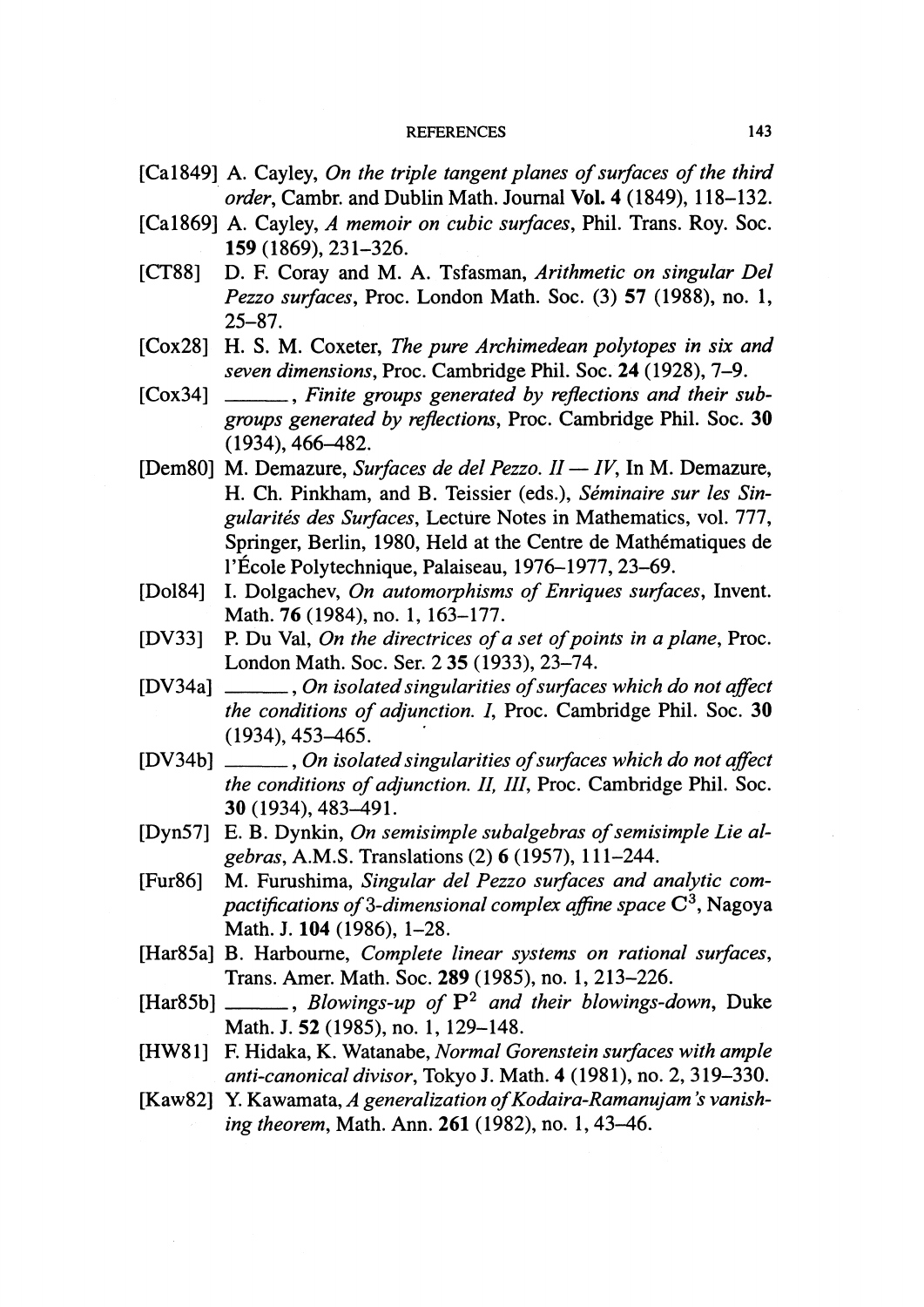- [Kaw84] \_\_\_\_\_, The cone of curves of algebraic varieties, Ann. of Math. (2) 119 (1984), no. 3, 603-633.
- $[Kha76]$  V. M. Kharlamov, The topological types of nonsingular surfaces in  $\mathbb{RP}^{3}$  of degree four, Funct. Anal. Appl., 10 (1976), 295-305.
- [Kle66] S. L. Kleiman, *Toward a numerical theory of ampleness*, Annals of Math. 84 (1966), 294-344.
- [Kul77] Vik. S. Kulikov, Degenerations of  $K3$  surfaces and Enriques surfaces, Izv. Akad. Nauk SSSR Ser. Mat. 41 (1977), no. 5, 1008- 1042, 1199.
- [Loo77] E. Looijenga, On the semi-universal deformation of a simpleelliptic hypersurface singularity. Unimodularity, Topology 16 (1977), no. 3, 257-262.
- [Loo81] \_\_\_\_\_\_, Rational surfaces with an anticanonical cycle, Ann. of Math. (2) 114 (1981), no. 2, 267–322.
- [Man86] Yu. I. Manin, *Cubic forms: Algebra, geometry, arithmetic*, second ed., North-Holland Mathematical Library, vol. 4, North-Holland Publishing Co., Amsterdam, 1986.
- [MT86] Yu. I. Manin and M. A. Tsfasman, Rational varieties: algebra, geometry, arithmetic, Russ. Math. Surv.  $41$  (1986), no. 2, 51–116.
- [MP86] R. Miranda and U. Persson, On extremal rational elliptic surfaces, Math. Z. 193 (1986), no. 4, 537-558.
- [Miy80] Y. Miyaoka, On the Mumford-Ramanujam vanishing theorem on a surface, Journées de Géometrie Algébrique d'Angers, Juillet 1979/Algebraic Geometry, Angers, 1979, Sijthoff & Noordhoff, Alphen aan den Rijn, 1980, pp. 239-247.
- [Moi67] B. G. Moishezon, A criterion for projectivity of complete algebraic abstract varieties, Amer. Math. Soc. Translations 63 (1967), 1-50.
- [Mor82] S. Mori, Threefolds whose canonical bundles are not numerically effective, Ann. of Math. (2) 116 (1982), no. 1, 133-176.
- [Mum61] D. Mumford, The topology of normal singularities of an algebraic surface and a criterion for simplicity, Inst. Hautes Études Sci. Publ. Math. (1961), no. 9, 5-22.
- [Nag60] M. Nagata, On rational surfaces. I, II, Mem. Coll. Sci. Univ. Kyoto Ser. A Math. 32, 33 (1960), 351-370, 271-293.
- [Nak63] Y. Nakai,  $A$  criterion of an ample sheaf on a projective scheme, Amer. J. Math. 85 (1963), 14-26.
- [Nam85] Y. Namikawa, *Periods of Enriques surfaces*, Math. Ann. 270 (1985), 201-222.
- [Nik80a] V. V. Nikulin, Finite groups of automorphisms of Kählerian  $K3$ surfaces, Proc. Moscow Math. Soc. 2 (1980), 71-135.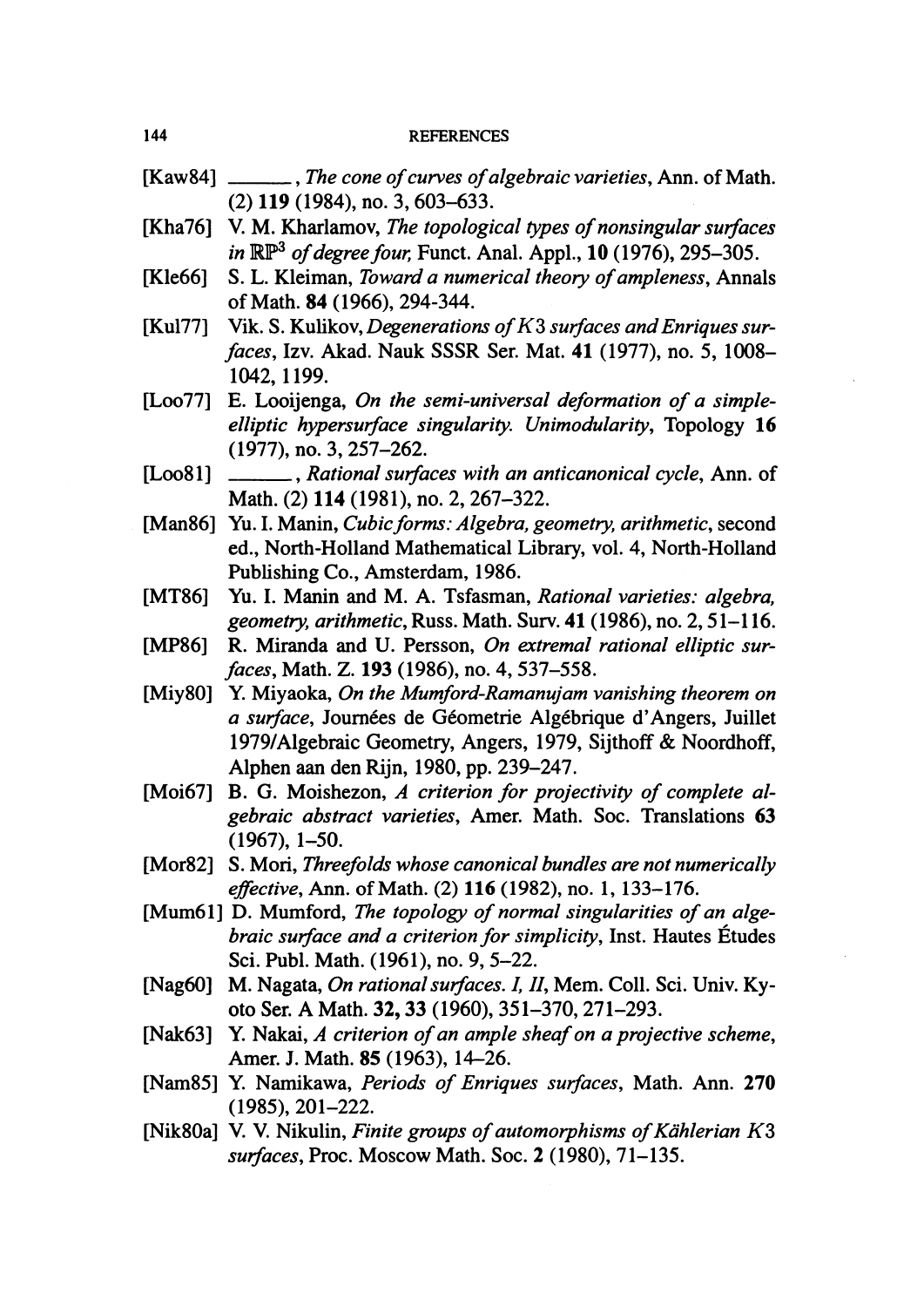- [Nik80b] \_\_\_\_\_, Integral symmetric bilinear forms and some of their geometric applications, Math. USSR Izv. 14 (1980), 103-167.
- [Nik79]  $\_\_\_\_\_$ , On factor groups of the automorphism group of hyperbolic forms modulo subgroups generated by 2-reflections Soviet.<br>
Math. Dokl. 20 (1979), 1156–1158.<br>
[Nik83] –, Quotient-groups of groups of automorphisms of hyper-<br>
holic forms by subgroups generated by 2-reflections Algeb Math. Dokl. 20 (1979), 1156-1158.
- bolic forms by subgroups generated by 2-reflections. Algebrogeometric applications, J. Soviet Math. 22 (1983), 1401-1476. bolic forms by subgroups generated by 2-reflections. Algebro-<br>geometric applications, J. Soviet Math. 22 (1983), 1401–1476.<br>[Nik84a] — , Description of automorphism groups of Enriques sur-<br>faces Soviet Math Dokl 30 (1984)
- faces, Soviet Math. Dokl. 30 (1984), 282-285. [Nik84a]  $\frac{1}{\sqrt{1-\frac{1}{n}}}\n$ , *Description of automorphism groups of Enriques sur-*<br>faces, Soviet Math. Dokl. 30 (1984), 282–285.<br>[Nik84b]  $\frac{1}{\sqrt{1-\frac{1}{n}}}\n$ , *Involutions of integral quadratic forms and their appli-*<br>
- cations to real algebraic geometry, Math. USSR Izv. 22 (1984),<br>99–172.<br>[Nik87] Discrete reflection groups in Lobachevsky spaces and<br>algebraic surfaces Proceedings of the International Congress of 99-172.
- algebraic surfaces, Proceedings of the International Congress of Mathematicians, Vol. 1, 2 (Berkeley, Calif., 1986) (Providence, RI), Amer. Math. Soc., 1987, pp. 654-671.
- [PS-Sh71] I. I. Piateckii-Shapiro and I. R. Shafarevich, A Torelli theorem for algebraic surfaces of type  $K3$ , Math. USSR Izvestija, 5 (1971) 547-588.
- [Pin77] H. C. Pinkham, Simple elliptic singularities, Del Pezzo surfaces and Cremona transformations, Several complex variables (Proc. Sympos. Pure Math., Vol. XXX, Part 1, Williams Coll., Williamstown, Mass., 1975), Amer. Math. Soc., Providence, R. I., 1977, pp. 69-71.
- [Rei83] M. Reid, *Minimal models of canonical 3-folds*, Algebraic varieties and analytic varieties (Tokyo, 1981), Adv. Stud. Pure Math., vol. 1, North-Holland, Amsterdam, 1983, pp. 131-180.
- [Sa1849] G. Salmon, On the triple tangent planes to a surface of the third order, Cambr. and Dublin Math. Journal Vol. 4 (1849), 252-260.
- [Sc1863] L. Schläfli, On the distribution of surfaces of third order into species, in reference to the absence or presence of singular points, and the reality of their lines, Phil. Trans. Roy. Soc. London 153 (1863), 193-241.
- $[Sch10]$  P. H. Schoutte, On the relation between the vertices of a definite six dimensional polytope and the lines of a cubic surface, Proc. Roy. Acad. Amsterdam 13 (1910), 375-383.
- [Ser70] J.-P. Serre, Cours d' arithmétique, Presses Univ. France, Paris, 1970.
- [Shaf65] I. R. Shafarevich et al, Algebraic surfaces, Proc. Stekov Inst. Math., 75, 1965.